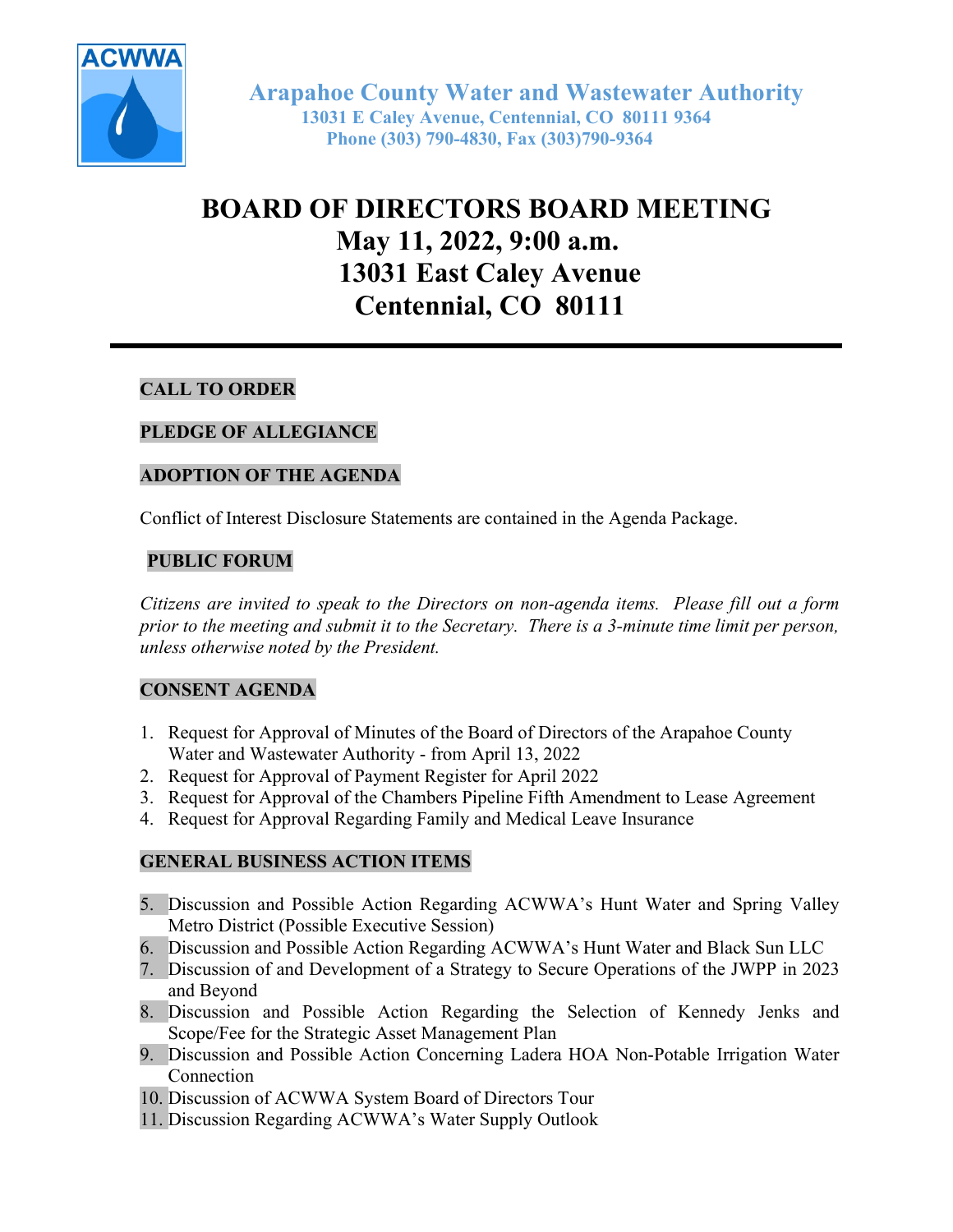- 12. Discussion and Possible Action Regarding Water and Wastewater Services for the Vermilion Creek Development Project (Possible Executive Session)
- 13. Discussion and Possible Action Regarding the Joint Water Purification Plant (JWPP) RO Reconversion Project (Possible Executive Session)

# REPORTS

- 14. General Managers Report to the Board of Directors
- 15. Finance and Administration Report
	- A. Financials
- 16. Legal Report
- 17. Updates
	- A. Projects Updates
	- B. Dashboards
	- C. Committee Updates
		- i. PWRCP
		- ii. Finance
	- D. Development
	- E. Investments

## ADJOURNMENT

Next Regular Board Meeting Scheduled for June 8, 2022